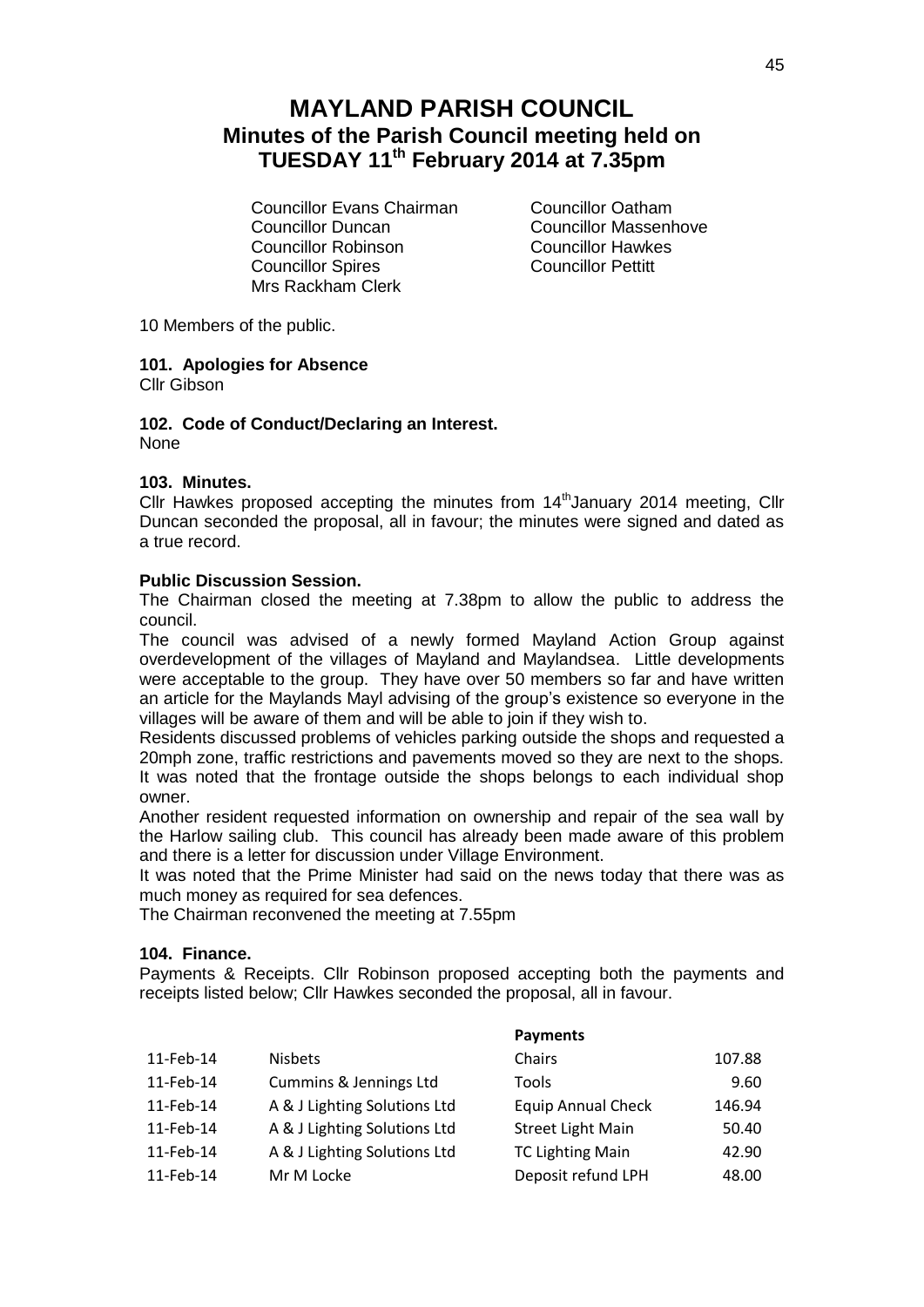| 11-Feb-14    | <b>Officeis</b>                | Stationery        | 7.24   |
|--------------|--------------------------------|-------------------|--------|
| 11-Feb-14    | <b>Maldon District Council</b> | Rangers           | 104.26 |
| 11-Feb-14    | MSJ Garwood & Son              | Remove Tree stump | 198.00 |
| 25-Feb-14    | Mrs J Rackham                  | Salary            | 907.50 |
| 11-Feb-14    | Mr A Kemp                      | Salary            | 50.50  |
| 11-Feb-14    | Mr D Leete                     | Salary            | 97.89  |
|              |                                |                   |        |
|              |                                | <b>Receipts</b>   |        |
| $02$ -Jan-14 | Mr Locke                       | LPH Hire fee      | 28.00  |
| $02$ -Jan-14 | Mr Locke                       | LPH Deposit fee   | 50.00  |
| $02$ -Jan-14 | Resident                       | TC hire fee       | 5.00   |
| $07$ -Jan-14 | <b>Mayland Boxing Club</b>     | January fees      | 210.00 |

S106 Planning Gain. A decision to allocate this fund was discussed. The Chairman proposed replacing the roof and the windows in the main hall and takes the expenditure of £50,000 from the S106 fund: Cllr Spires seconded the proposal, all in favour. This is part of the renovation of the Lawling Park Hall, it was noted that the new roof should have an identical pitch as the changing room roof and the windows should be the same too. All in favour. **Clerk** to continue to obtain quotations.

CIF Grant. A decision to proceed with the baby swings was discussed, Cllr Pettitt proposed we order the work to be carried out after the start of the new financial year, Cllr Massenhove seconded the proposal, all in favour. CIF awarded £7,009 towards the cost and the Parish Council budgeted for the shortfall of £1,000. **Clerk** to action.

## **105. Lawling Park.**

Each Cllr has received a copy of the minutes from the November LPC meeting.

## Village Fete.

A decision to agree that the following can be included in the fete planned for  $5<sup>th</sup>$  July 2014 was discussed. Falconry display, dog agility, pet corner, fun fair, beer tent, baby/toddler soft play in tennis court. Closing of Katonia Avenue car park for access by stall holders only and to have a display of vintage vehicles.

Security guards, the council felt the Fete Committee should follow guidance from their security company and did not want to suggest a number of security guards. Cllr Spires proposed accepting all the Fete Committee's request listed above, Cllr Robinson seconded the proposal. All in favour, **Clerk** to action. The PC would like a display tent for the Councillors to man and a copy of the liability insurance. It was also suggested we advise the Fete Committee not to set up any tents on the  $4<sup>th</sup>$  July as they could be vandalised.

# **106. Planning.**

## **Parish Plan.**

Report on meeting with MDC. The Chairman produced a report for each Councillor and the Clerk, this report included information from Cllr Spires who with the Chairman attended the meeting with MDC. All the questions raised by various members of this council were put to MDC and are listed below.

Q. 1 MDC's local development plan will be submitted in spring for approval by autumn. How much weight does the Pre-Submission Local Development Plan (LDP) have now? **The LDP weight increases after submission is made**

Q.2 MDC promises to produce a Rural Allocations DPD – what is the timescale for that? Full consultation with the community outlining all the options is vital.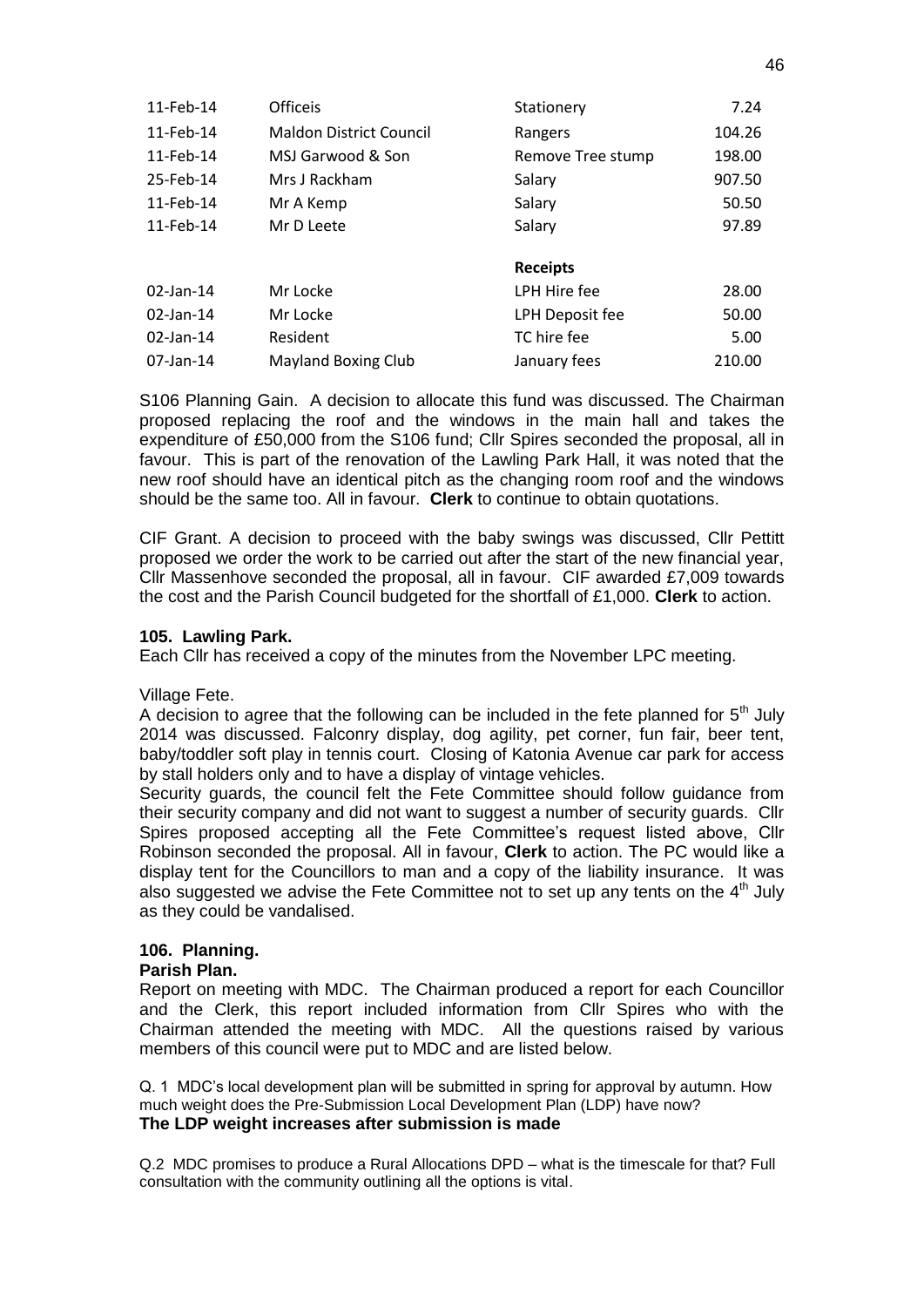## **The DPD will commence after approval of LDP and take a further year. If a NP exists, survey evidence will be used for it in the calculation.**

Q.3 How will MDC deal with planning applications outside of defined settlement boundaries in the rural area, in the interim? This is against a background in the emerging plan that MDC will prioritise development on previously developed land, that proposed development that conflicts with the development plan will be refused, and the provision in Policy S7 that residential development will only be approved if it is identified in adopted neighbourhood plans.

#### **Applications dealt with on a case by case basis. Usually rejected if outside the settlement boundary**

Q.4 If permission is given for houses in the rural area before the LDP is adopted, does the number built reduce the number needed as outlined in the LDP?

#### **Doesn't reduce the number required if approved before the LPD is adopted.**

Q.5 There need to be 345 houses built in the rural area by 2029 (plus 75 at North Fambridge) – this amounts to a very small number for each village. How will that be balanced against developer proposals for large new developments?

#### **Large new proposals are always balanced against the infrastructure provision.**

Q.6 If the parish council suggested another potential site for housing, in the light of a number of developer pressures, would this have any weight in defending an unpopular or unsustainable proposal? **Provision of evidence base into a NP is the best defence.**

Q.7 Similarly, if the parish council suggested a maximum number of properties would this be acted on?

#### **Again evidence base is important feed into a NP.**

Q.8 The MDC Protocol for member Involvement in Pre-Application Discussions states that Development Management Forums will be held, where 'external invitees will be selected by officers from the Council's statutory planning application consultation list', and that 'consultees including, parishes, amenity societies and public representatives may be invited to speak'. Why was this protocol not followed in the recent pre-application discussions with Hedgehog Developments for development at land off Nipsells Chase, Mayland?

## **The pre-application process on large developments is usually undertaken through two stages:**

- **1) Developers undertake engagement with the local community, including key community groups and the Parish Council.**
- **2) Pre-application meetings with Maldon District Council attended by relevant council officers, ward members and when required representatives of key organisations such as the Highways Authority and the Enviroment Agency. Pre-application consultation with the Parish Councils is undertaken as part of engagement with the local community undertaken by developers. Therefore, the council does not invite Parish Councils to participate in pre-application meetings with Maldon District Council.**

Producing a Neighbourhood Plan (NP) was discussed, RCCE offered to send someone to a meeting with the councillors to discuss a NP and the procedure to follow. **Clerk** to invite RCCE to a meeting on 25<sup>th</sup> March at 7.30pm

Cllr Spires proposed this council forms a Neighbourhood Plan area for the Parish and invites the RCCE representative to come to discuss the way forward. Cllr Pettitt seconded the proposal, all in favour. It was agreed that the **Clerk** will write to MDC notifying of this decision. The Chairman thanked Cllr Robinson for setting the questions above that were put to MDC.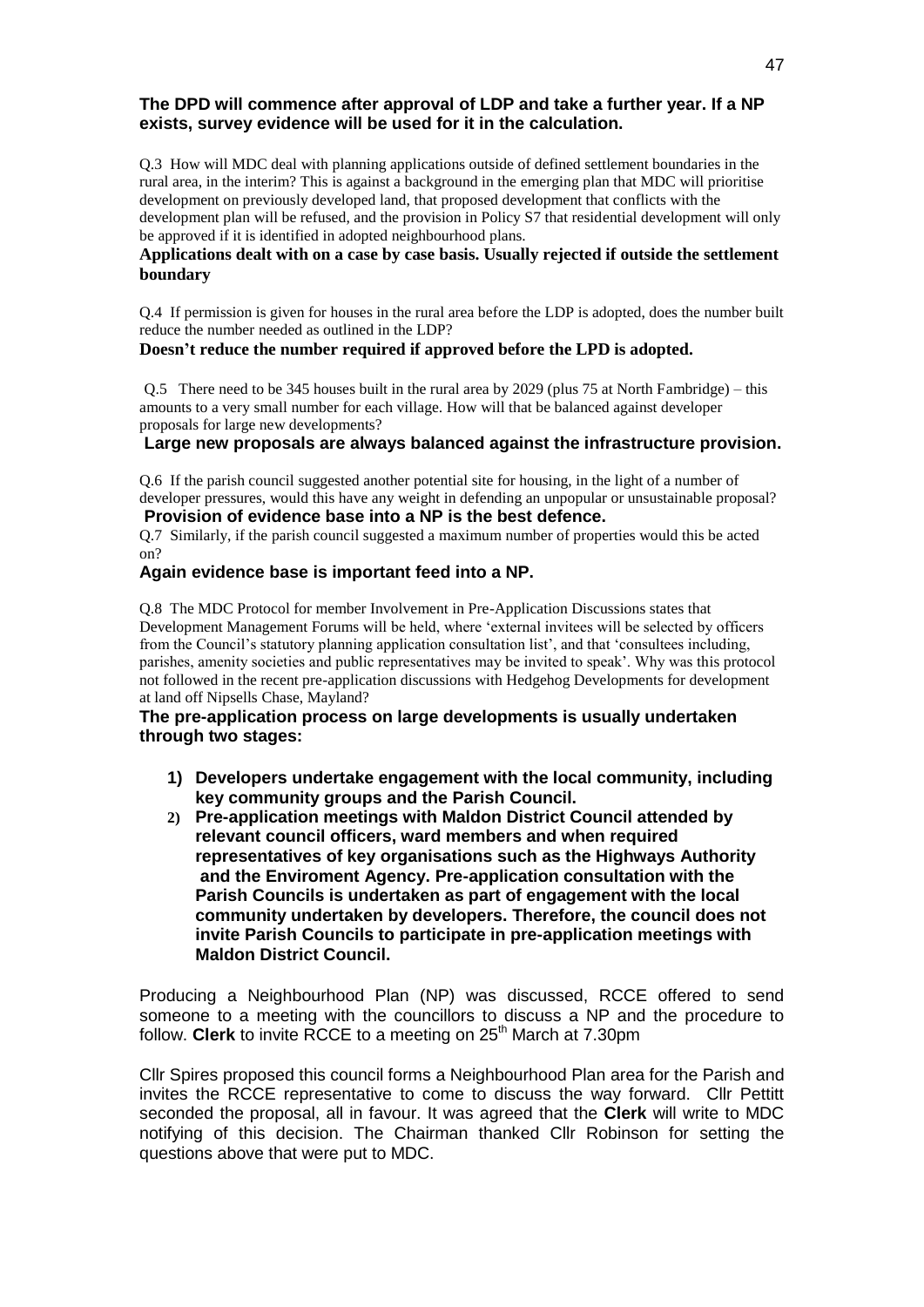## **Developers.**

A developer has contacted this council with a view to discussing with the council a development in Mayland on an area known as Britcher's field. It was agreed that this council will speak to this developer and invite them to the next PC meeting on the 18<sup>th</sup> March 2014

## **Mayland Action Group.**

Report from meeting held on  $4<sup>th</sup>$  February. The minutes from this meeting were received today and will be circulated to each Councillor. It was agreed that we would invite all the Ward Members for Mayland & Maylandsea to the Extraordinary Meeting next week. **Clerk** to action.

# **Local Development Plan Pre-submission.**

It was agreed that this council has no further comments to make on this plan. **Clerk**  to advise D. Coleman at MDC.

## **Councillor Massenhove left the meeting at 9.20 pm**

## **Planning decisions made by the local Planning Authority.**

**HOUSE/MAL/13/01088.** Erection of a single storey rear and side extension with pitched roof. 63 Bramley Way Mayland Essex CM3 6ES **Refused. Noted**

## **Planning Appeals**

**FUL/MAL/13/00158 APP/X1545/A/13/2202496. 5 Marine Parade Mayland**

Erection of two detached dwellings and associated garages. Appeal allowed.

# **HOUSE/MAL/13/00320 APP/X1545/D/13/2202181.** Ordiwedd Smiths Avenue

Mayland Retention of garage to the front of the property. Appeal allowed.

Both Appeals noted

# **107. Highways.**

Cllrs report of any problems and actions that maybe required.

Drain cover surrounds disintegrated opposite ~West Avenue in Imperial Avenue.

B1021 Restricted road and 40mph. Comments may be sent to Highways. No Comments.

Nipsells Chase restricted by-law. A decision to call witnesses maybe required. It was agreed that the Chairman Mrs Jane Evans will speak at the hearing.

North Drive to Promenade Footpath. Added to definitive map. For information only. **Noted** 

It was agreed that this council will speak to Highways regarding the problems at the shops in Imperial Avenue raised by a resident in the open session of this meeting. **Clerk** to action.

# **108. Parks & Open Spaces. MNR, Cardnells & Everetts.**

Cllrs report of any problems and actions that maybe required in any other of the Council's POS.

Tree Survey. Following a discussion Cllr Oatham proposed accepting the quotation for £445 to carry out a survey of all the trees on Parish land. Cllr Pettitt seconded the proposal, all in favour, **Clerk** to action.